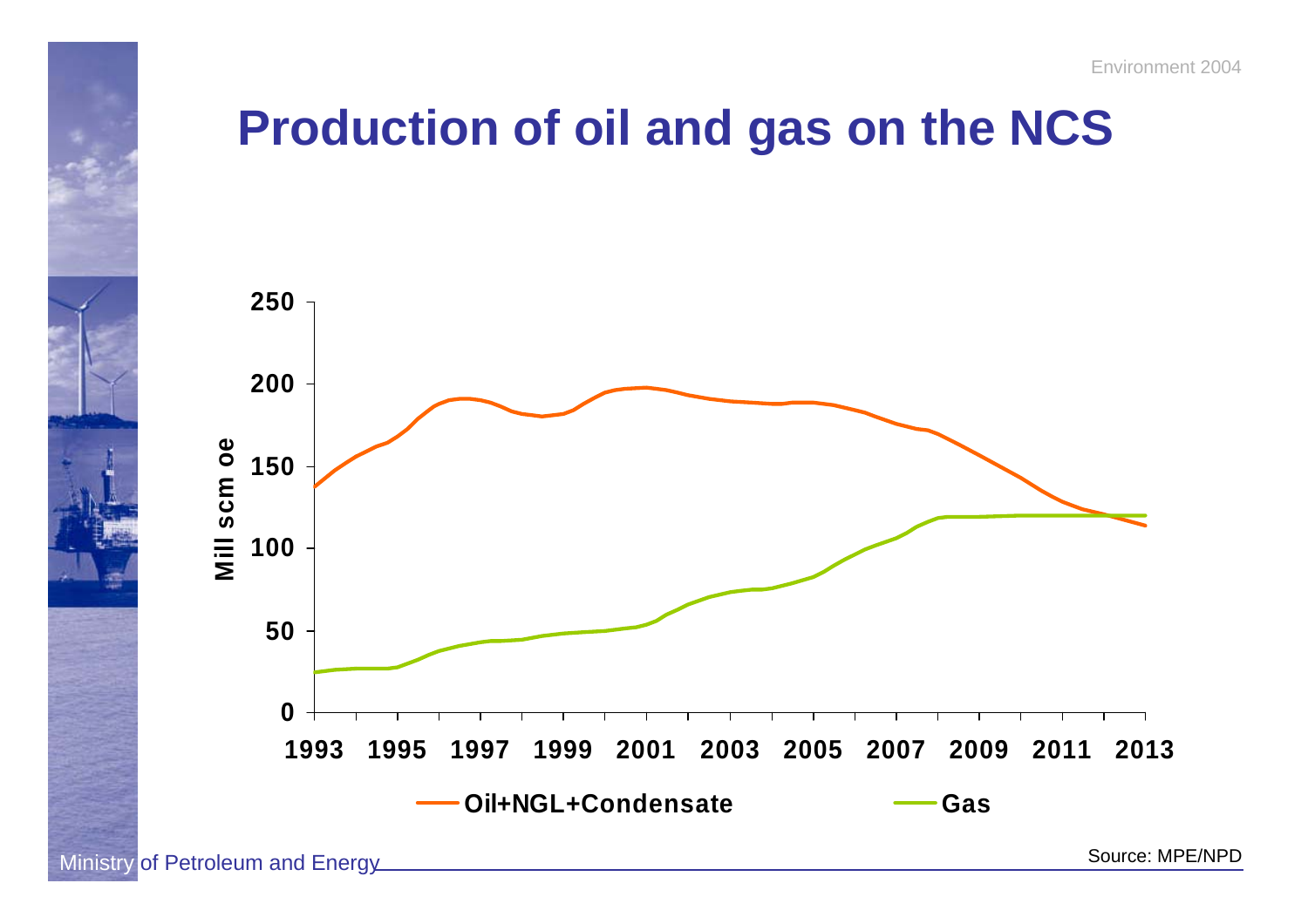#### **Government's net cash flowfrom petroleum 1978-2003**



Ministry of Petroleum and Energy

Source: National account and state budget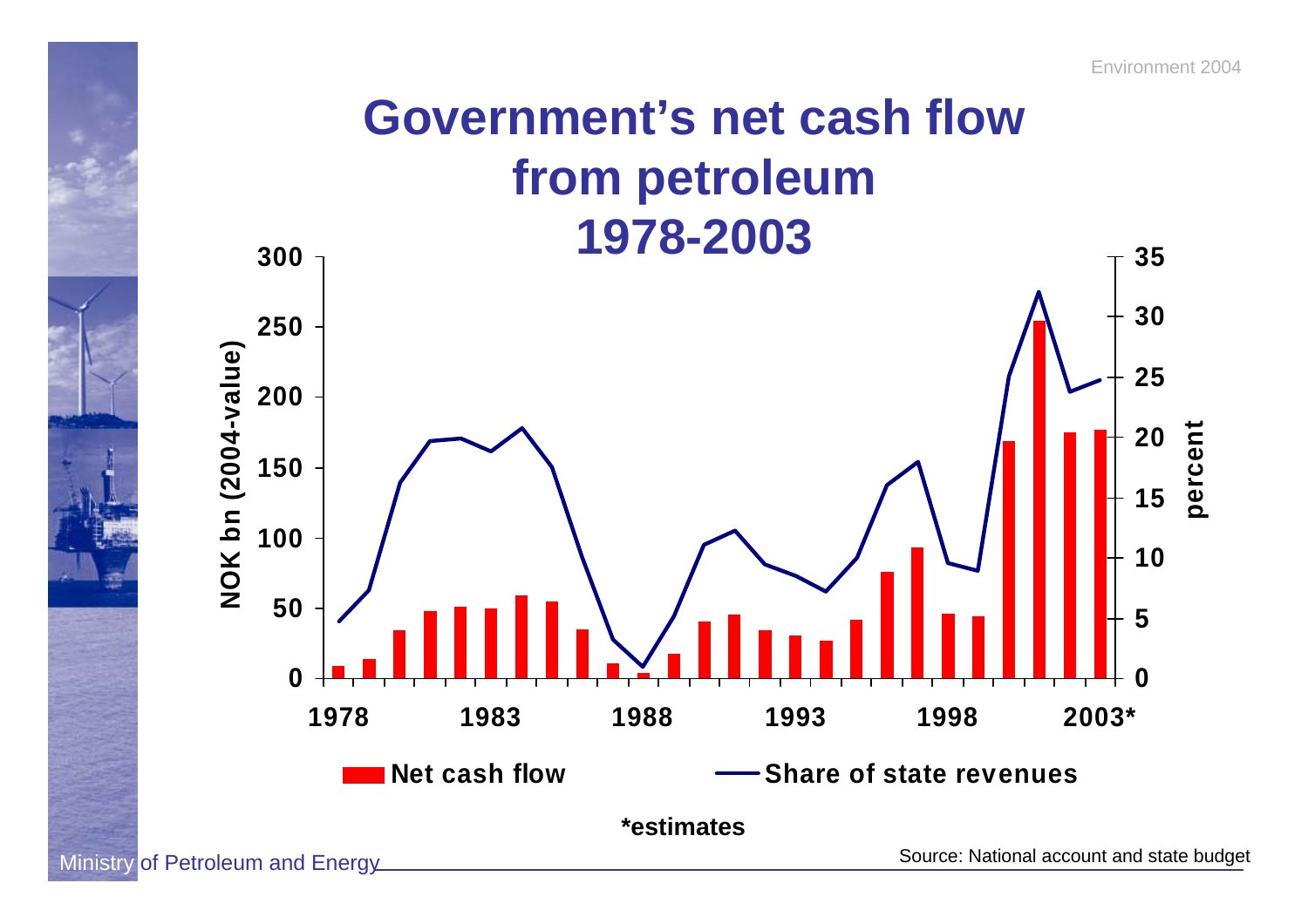#### **Sources of Norwegian CO2 emissions, 2002**



Source Statstics Norway/SFT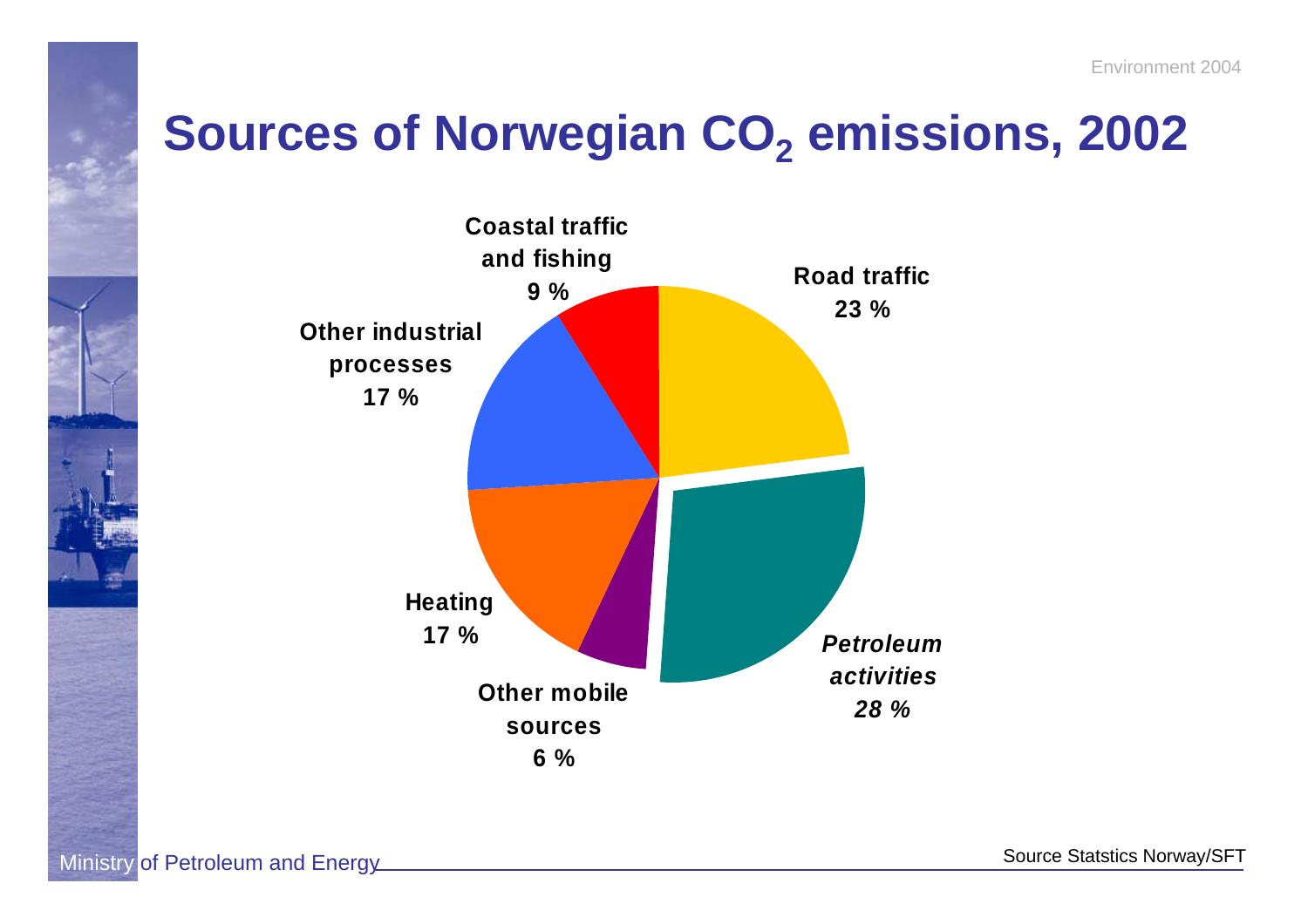

#### Environment 2004**Taxed CO2 emissions from petroleum operations by source, 2002**



Ministry of Petroleum and Energy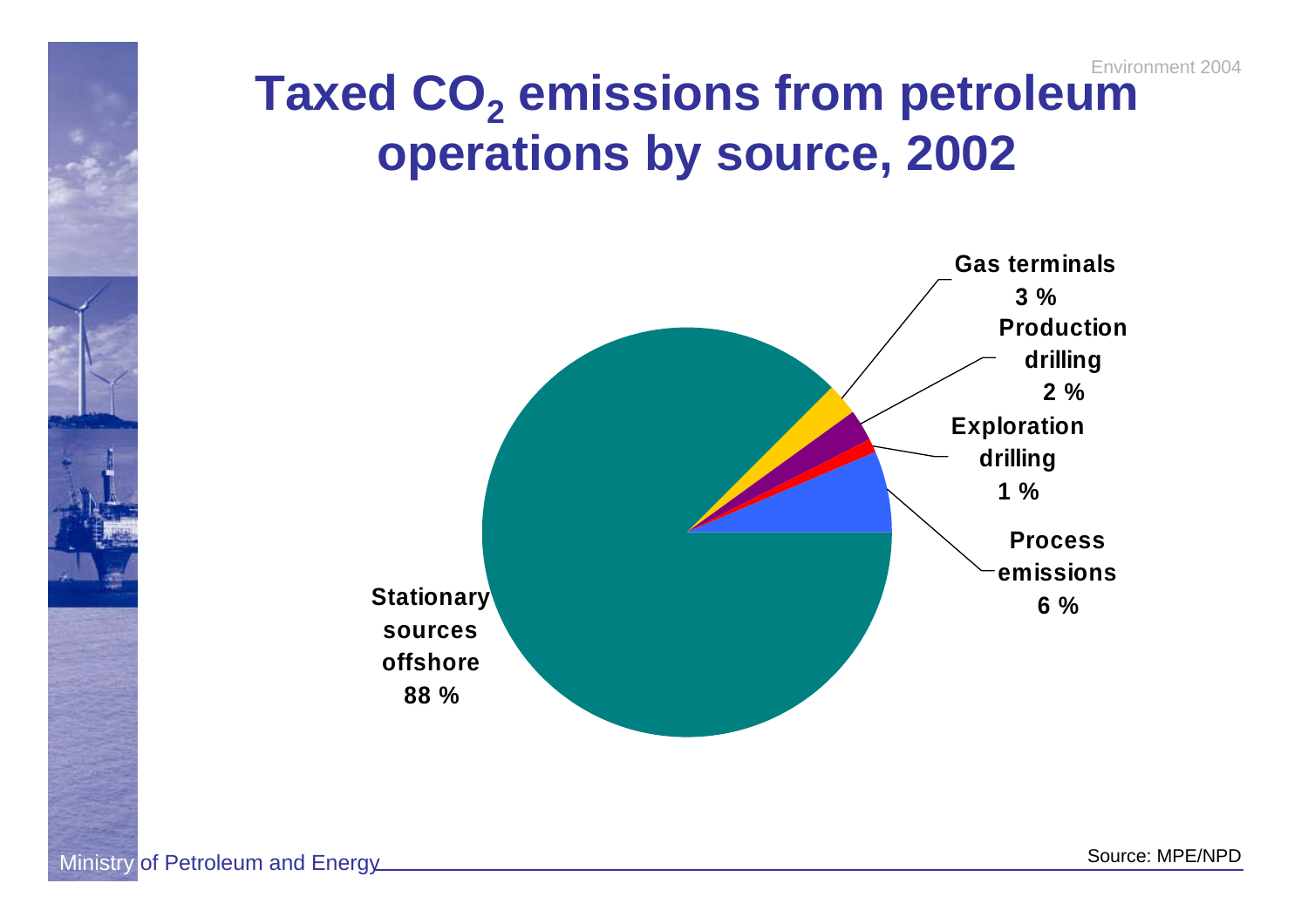

#### Environment 2004**Taxed CO2 emissions from oil and gas production by source, 2002**



Ministry of Petroleum and Energy

Source:NPD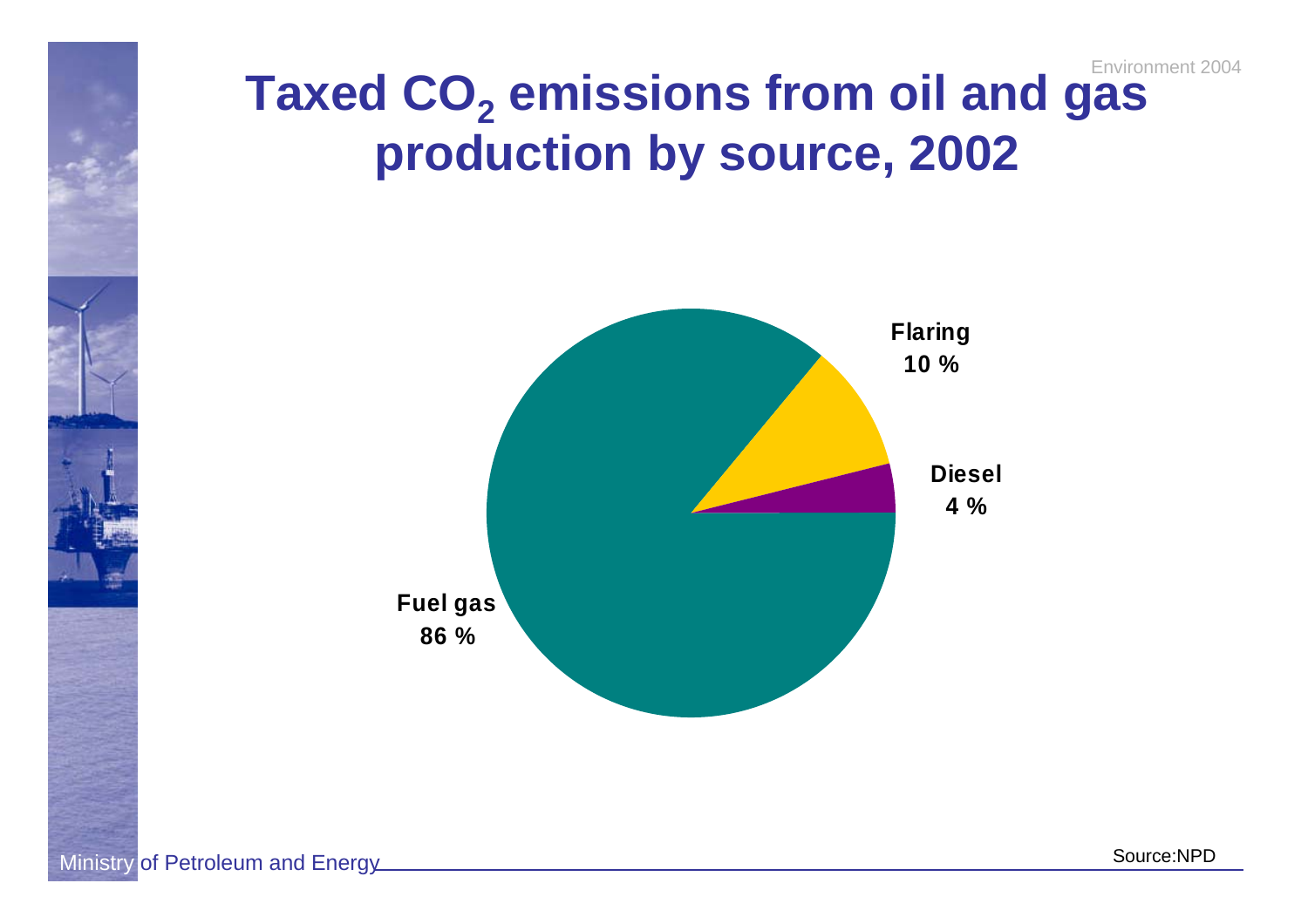# **Total CO2 emissions from the Norwegian petroleum sector**



Ministry of Petroleum and Energy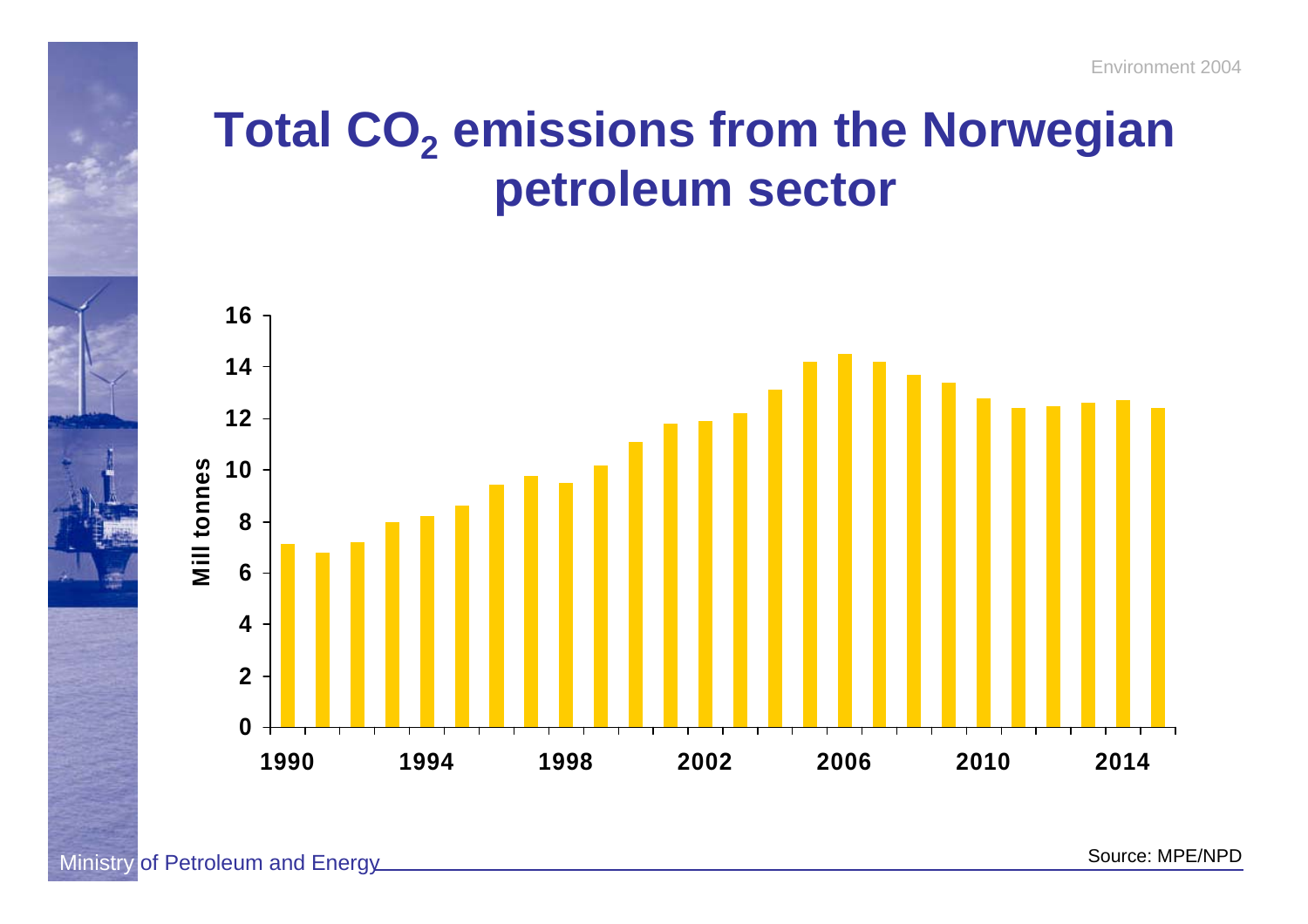

#### **Emissions of taxed CO2 per unit produced**



Ministry of Petroleum and Energy

Source: NPD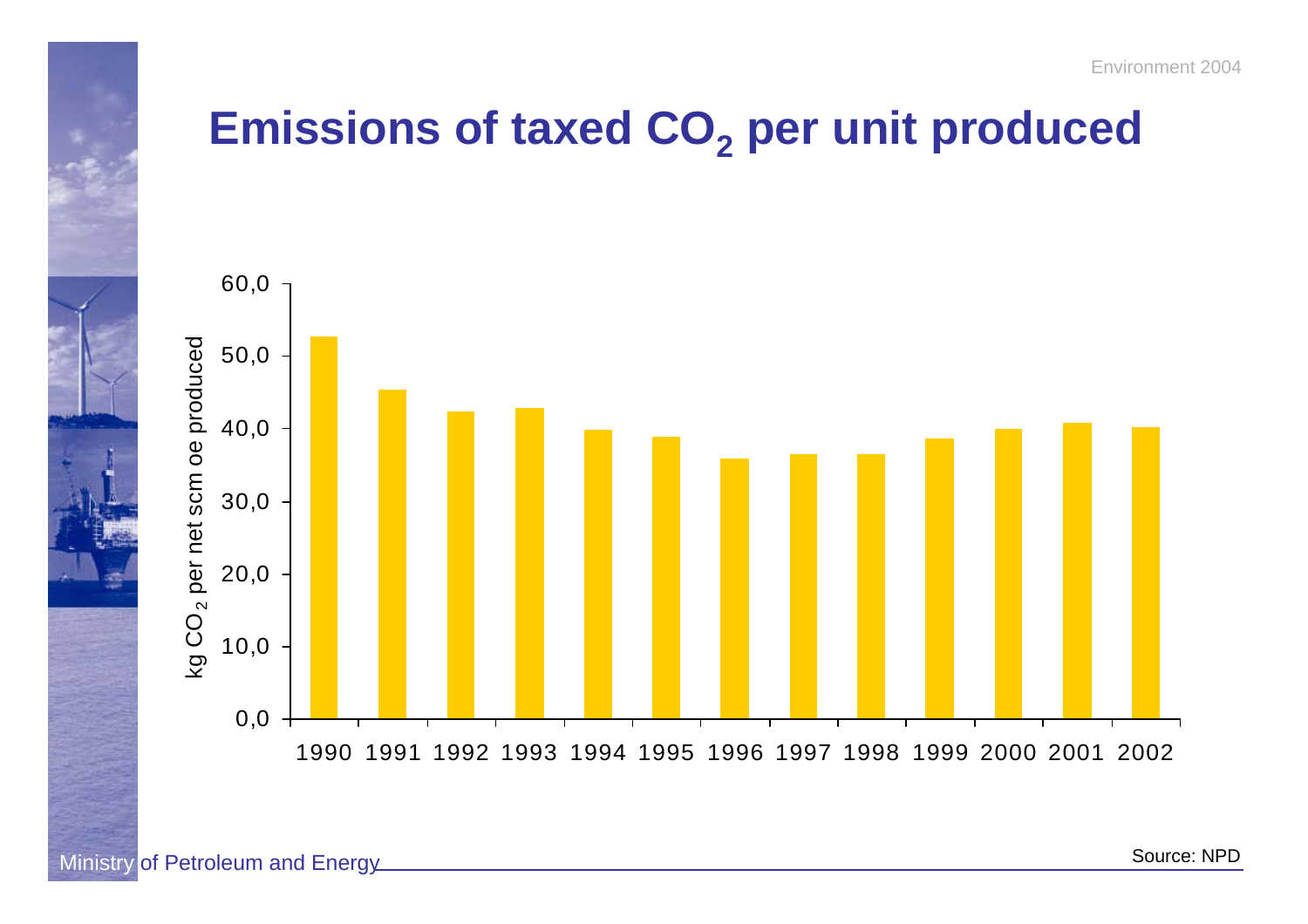# $NO_{\chi}$  emission sources in Norway, 2002



Source: Statistics Norway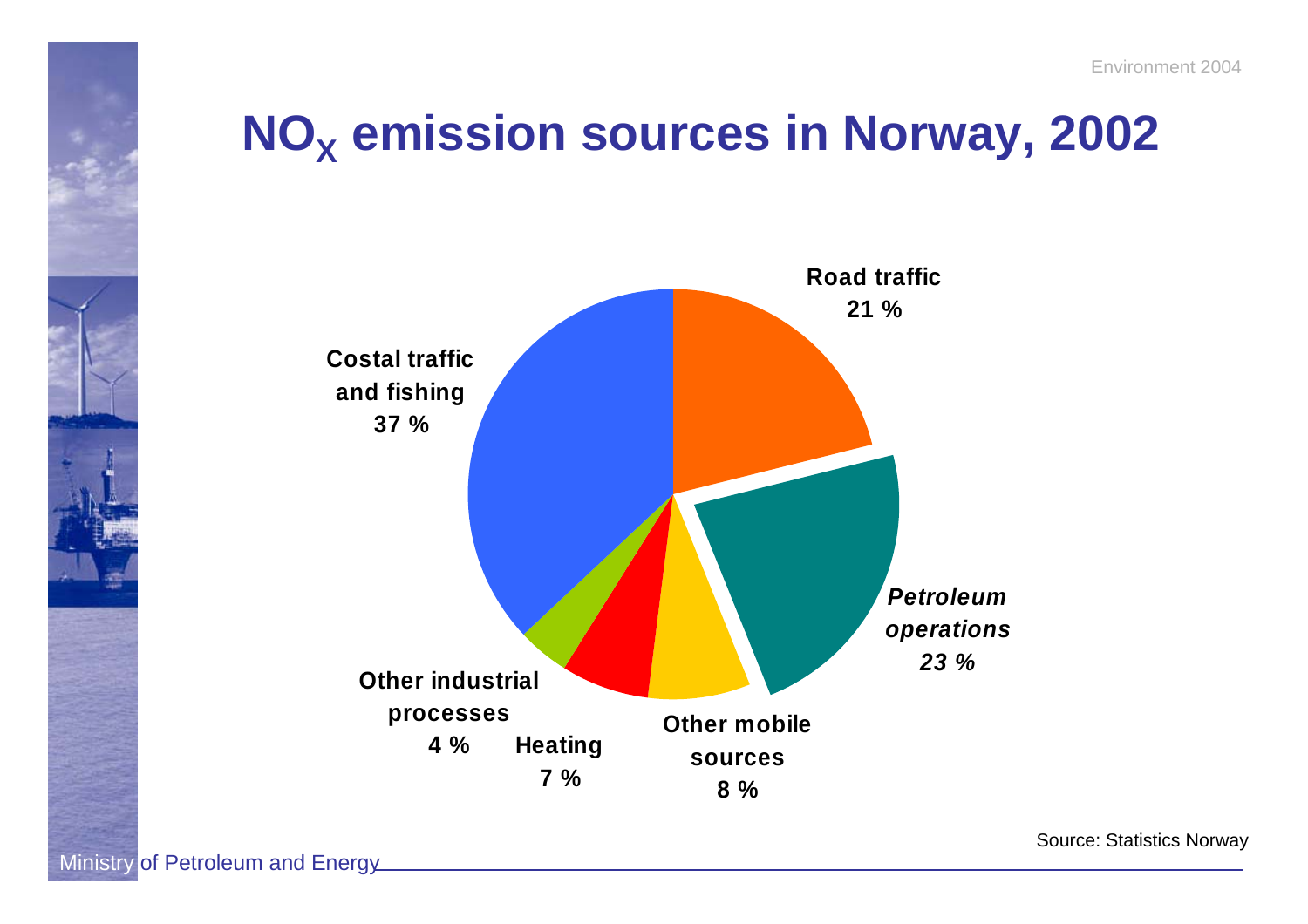# **NO<sub>x</sub> emissions from oil and gas production by source, 2002**



Source: NPD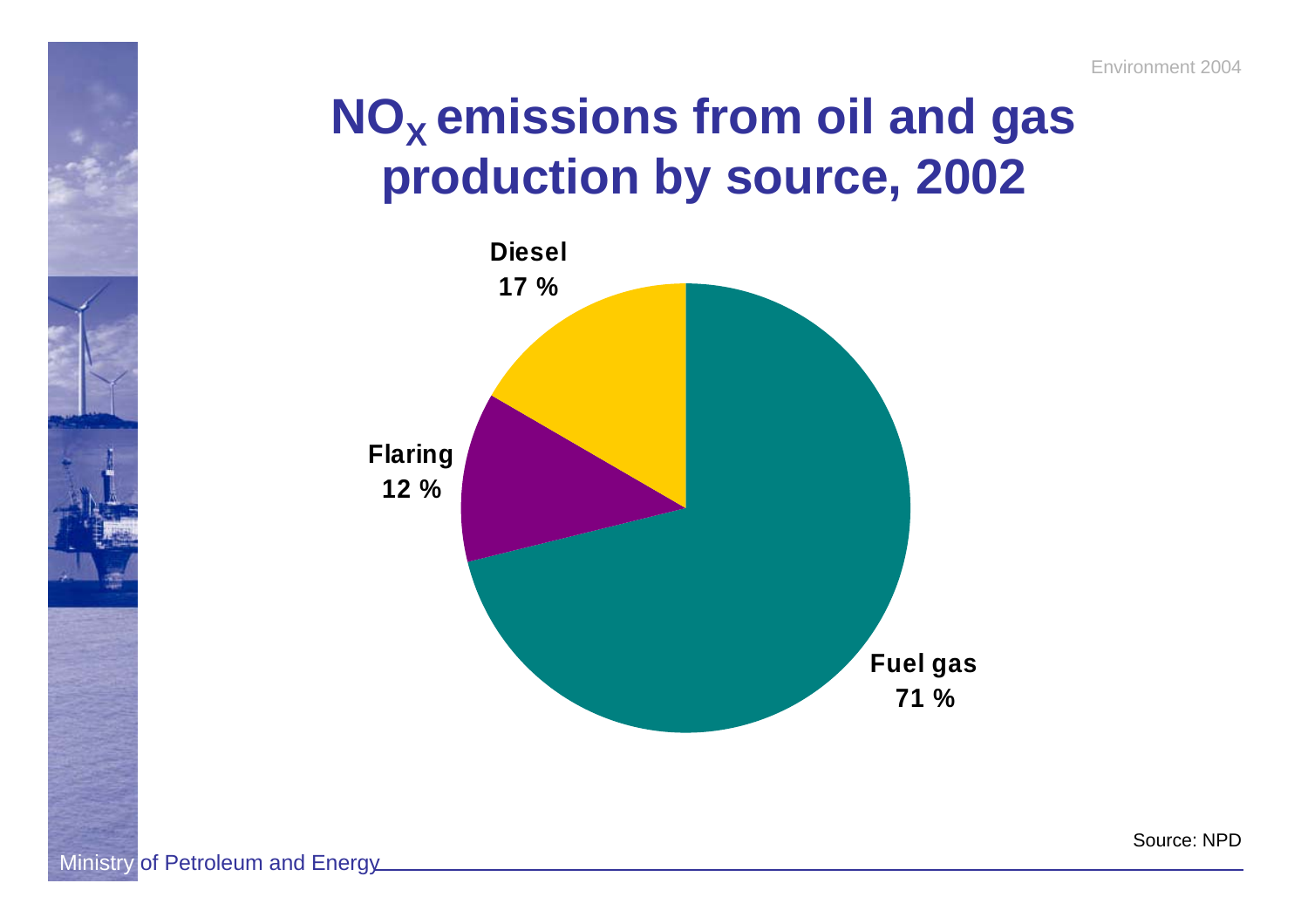

#### $\mathbf{T}$ otal NO<sub>x</sub> emissions from **the Norwegian petroleum sector**



Ministry of Petroleum and Energy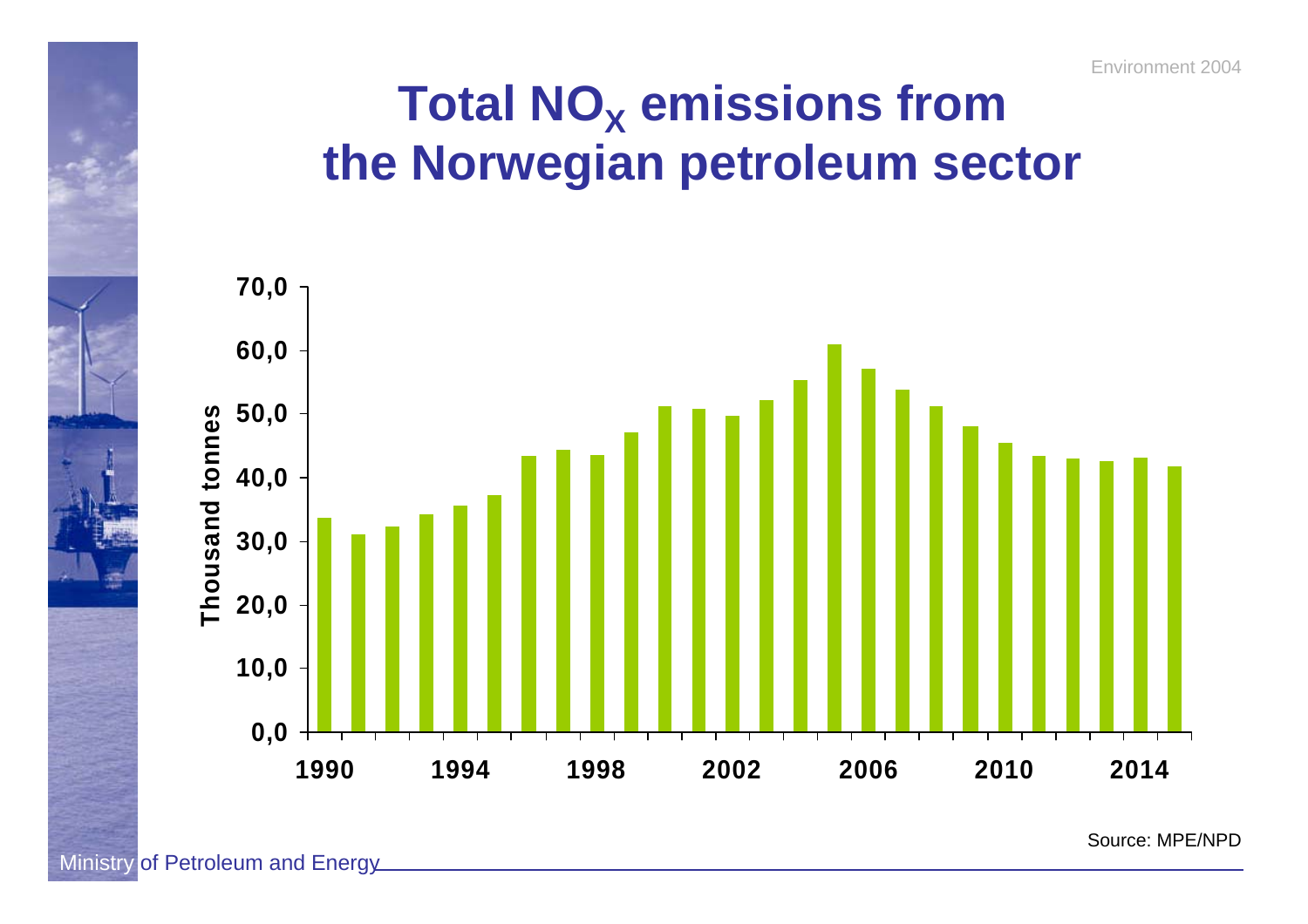

#### **Discharges of NOX per unit produced**



Source: MPE/NPD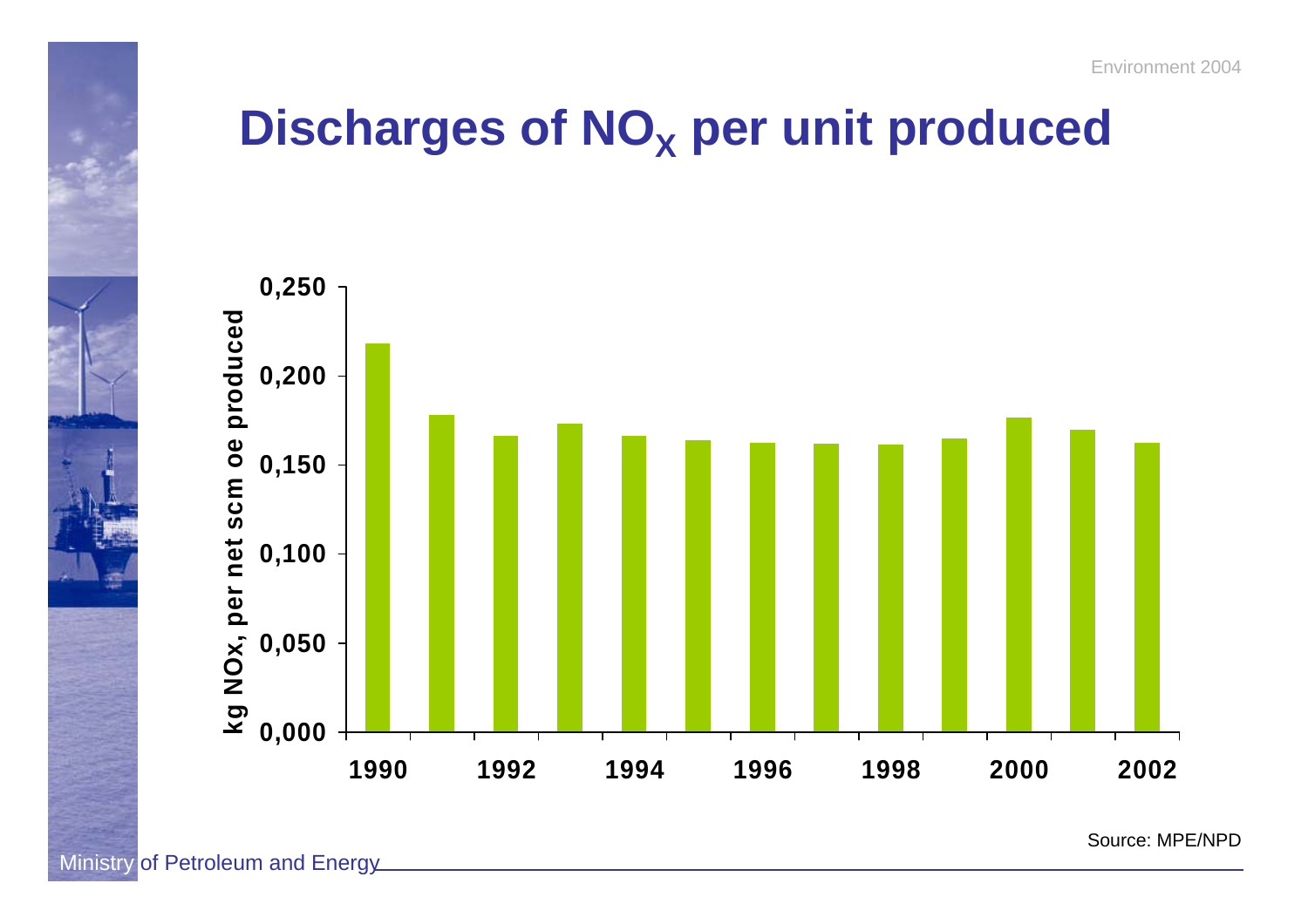



Source: Statistics Norway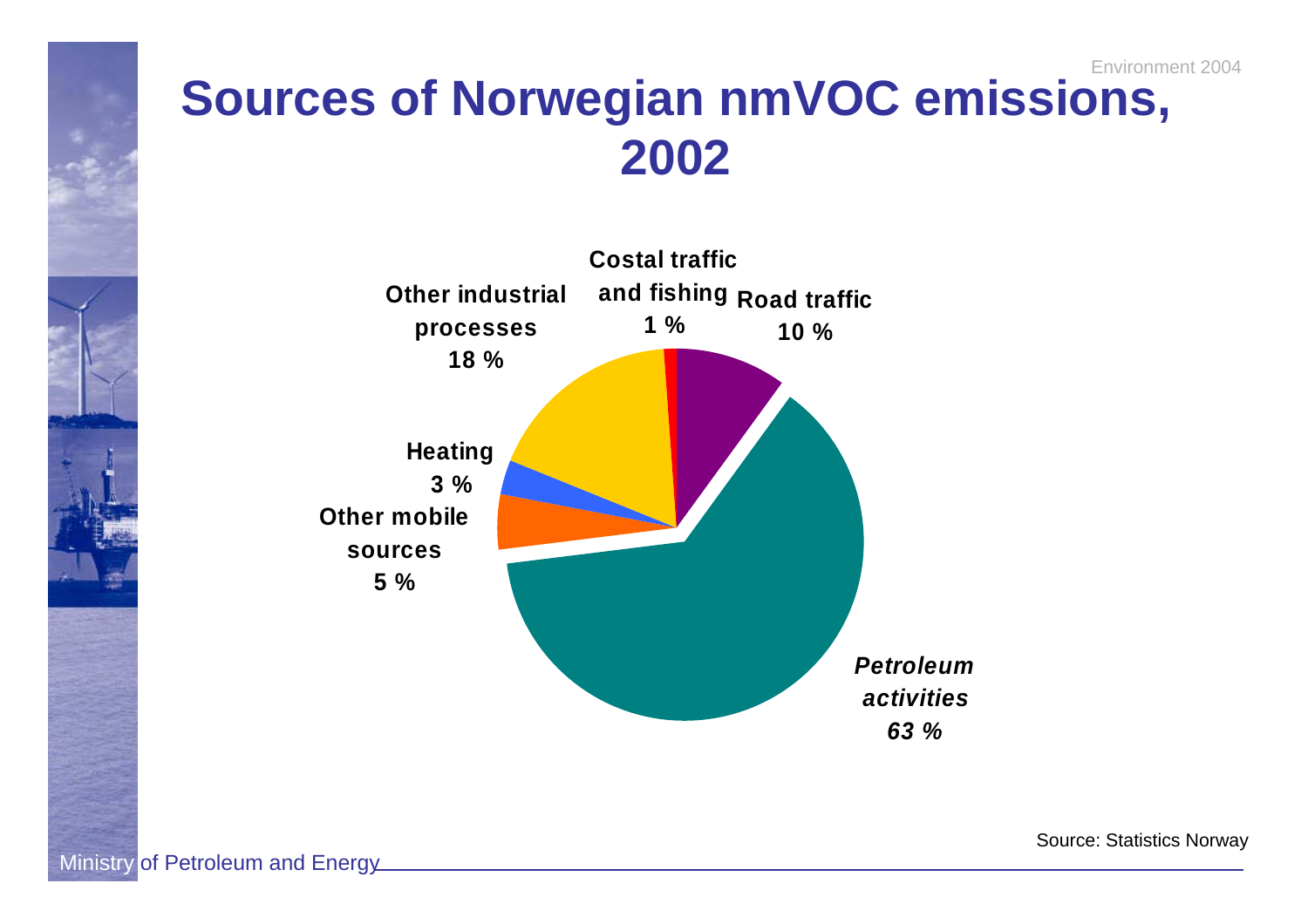# **Sources of nmVOC emissions from the petroleum sector, 2002**

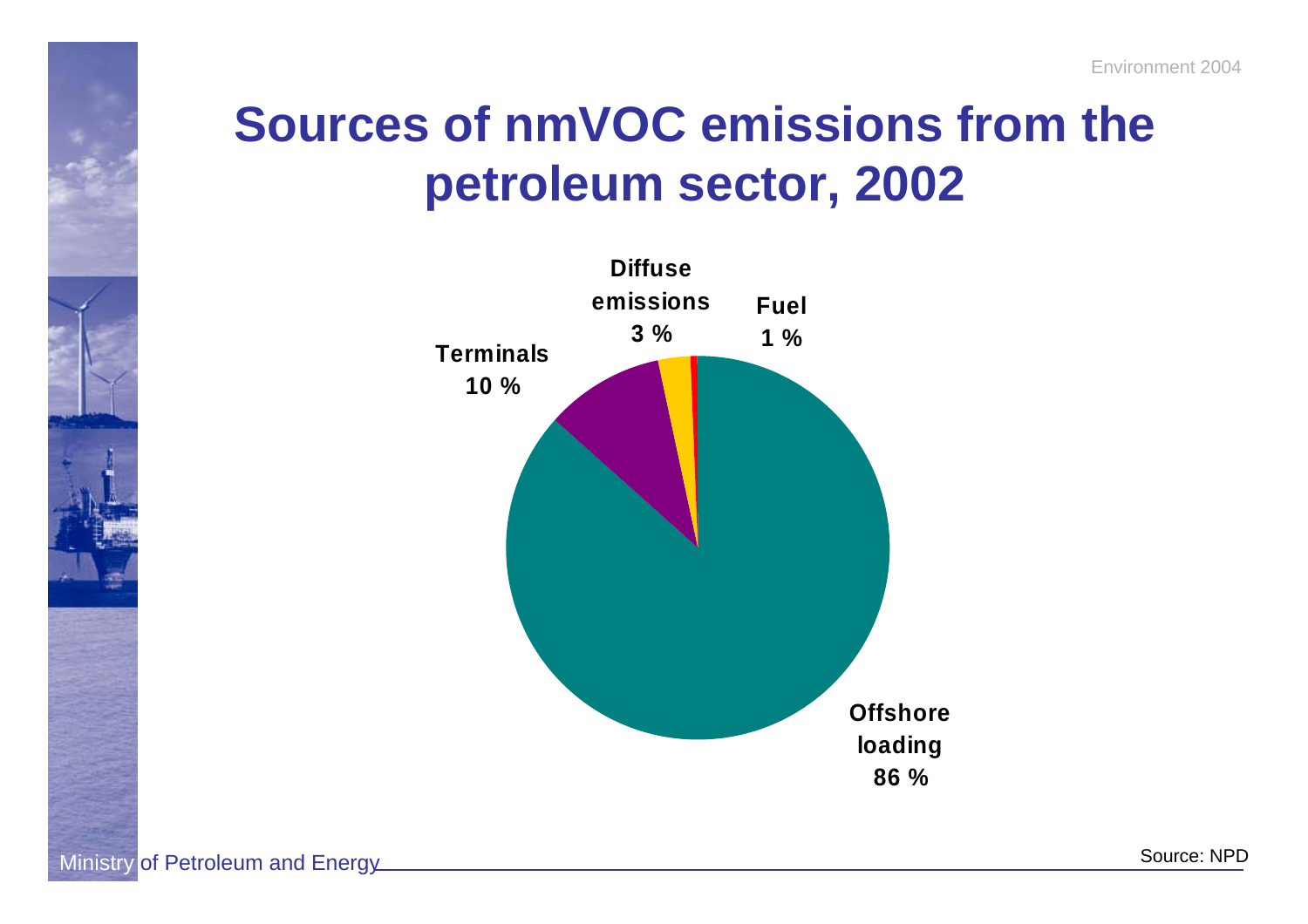### **Total emissions of nmVOC from the petroleum sector**

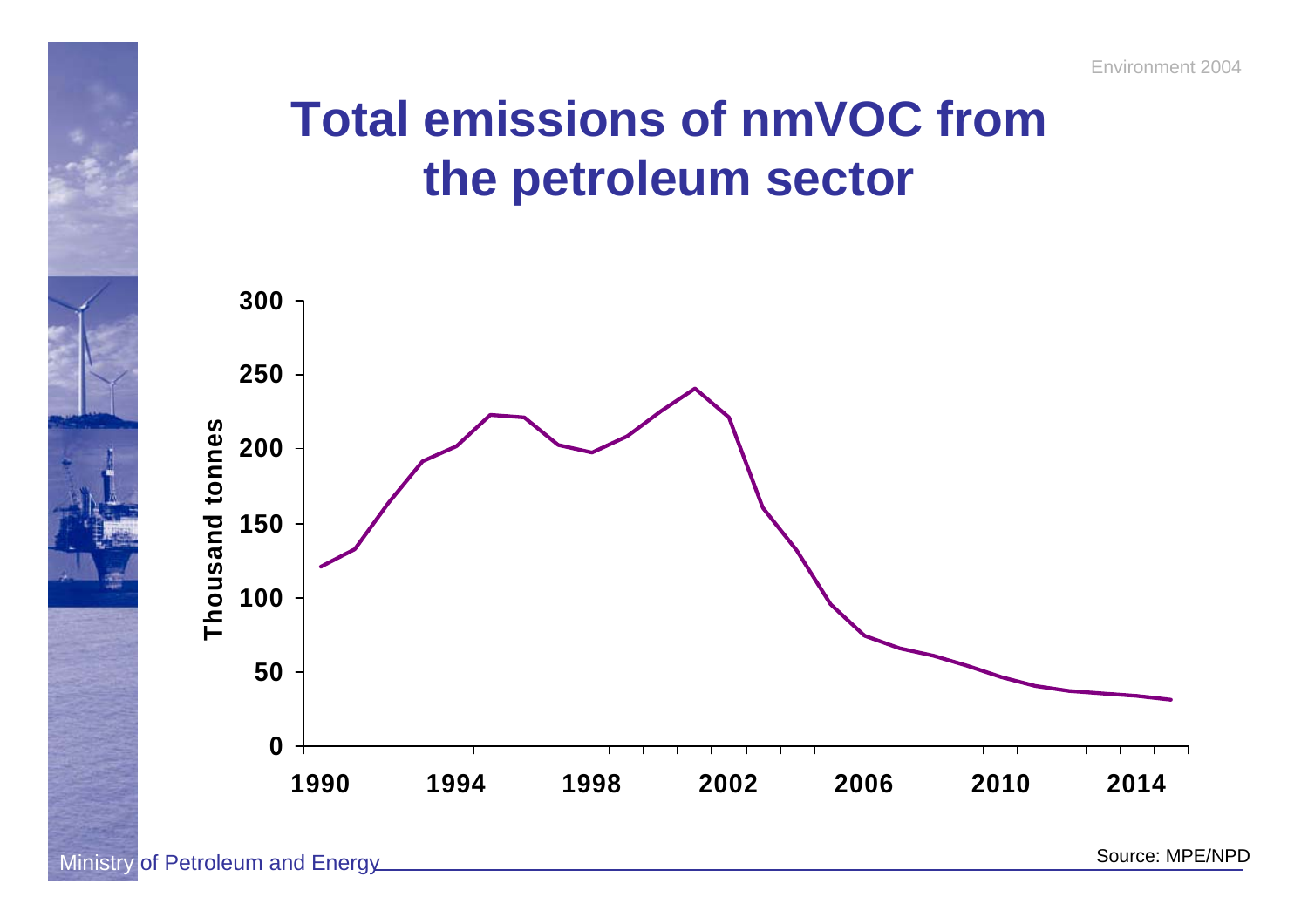## **nmVOC emissions per unit produced**

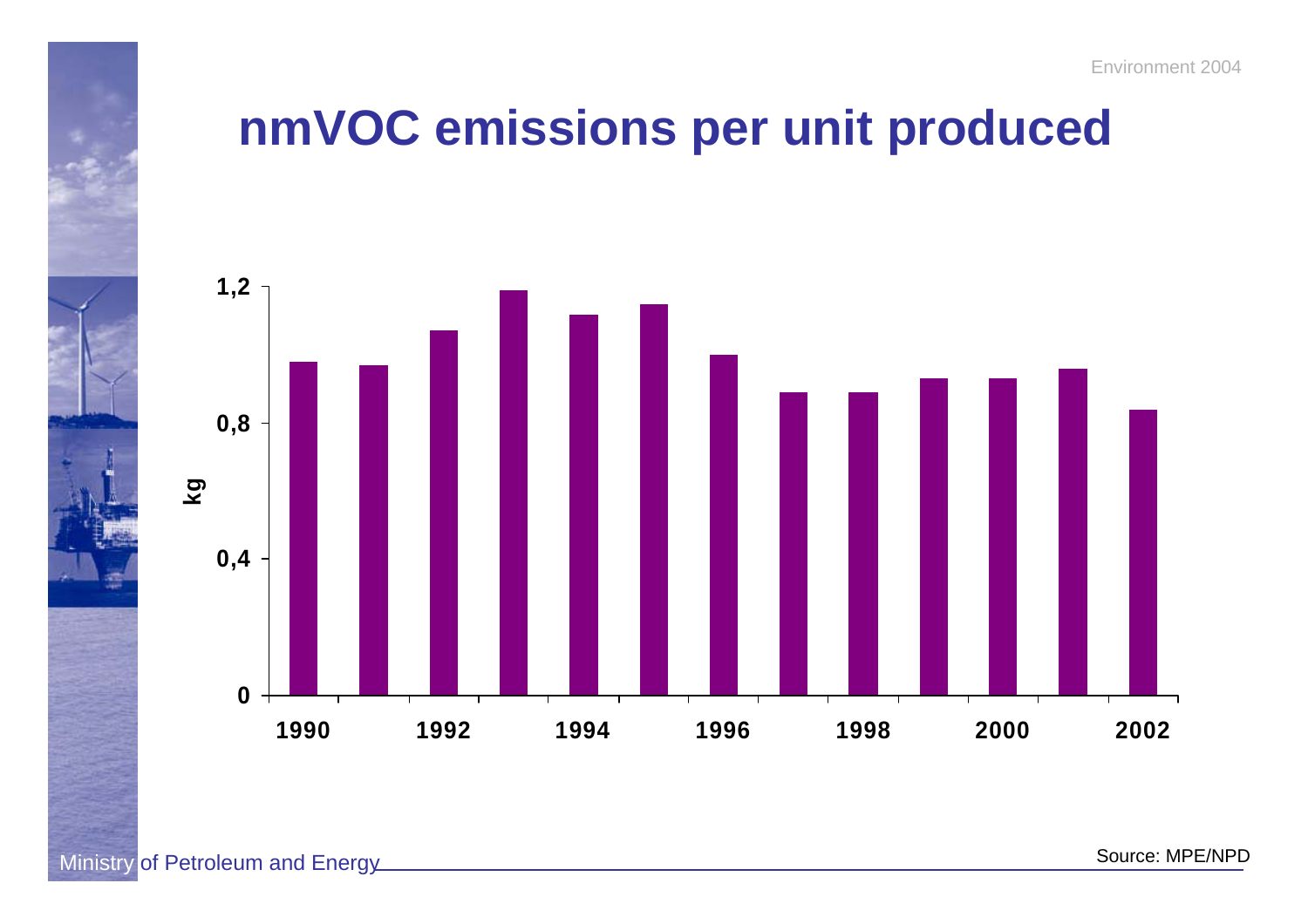

#### Environment 2004**Chemical discharges on the NCS by activity, 2002**



Ministry of Petroleum and Energy

Source: SFT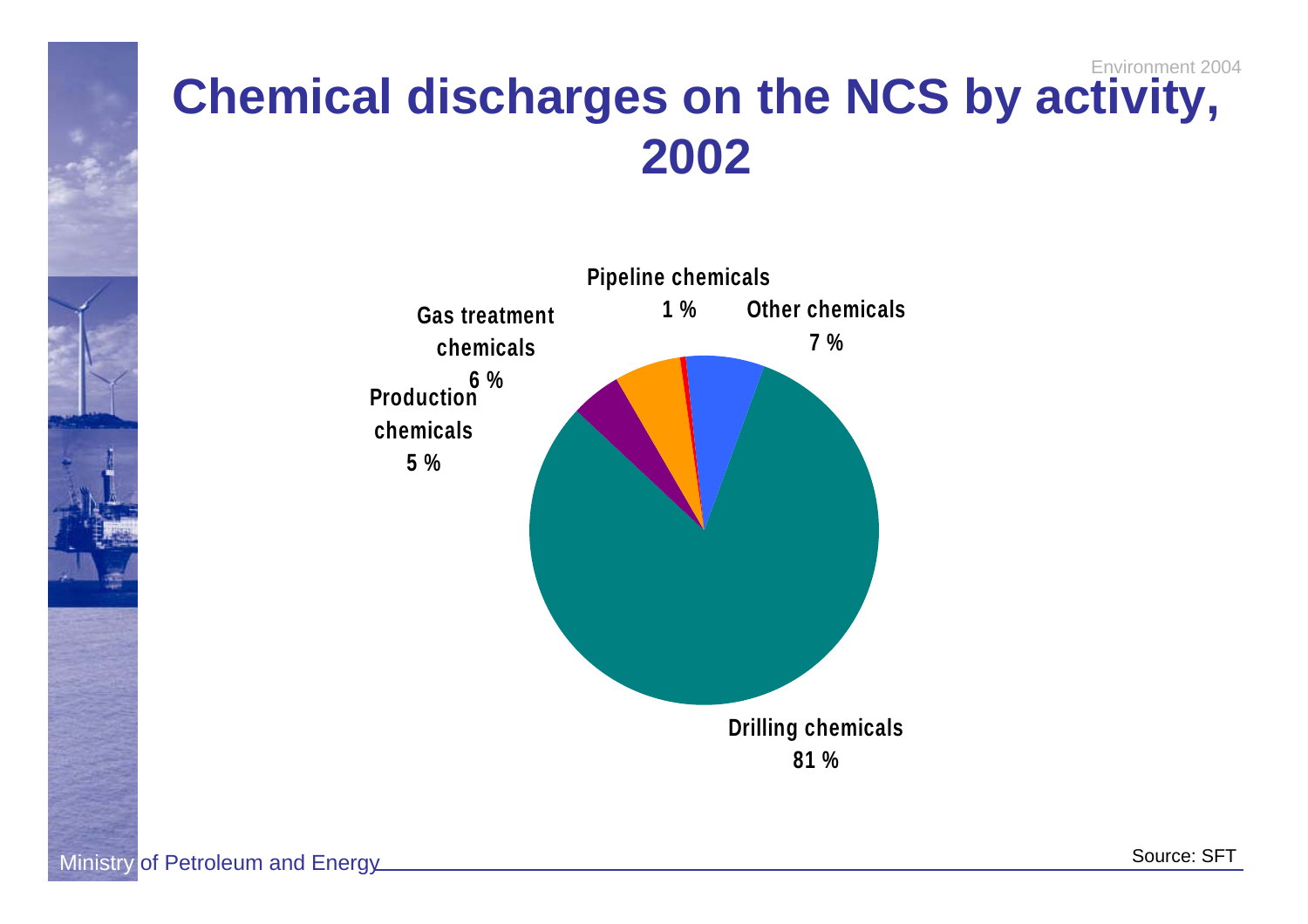# **Total chemicals discharged from Norwegian petroleum operations**



Source: SFT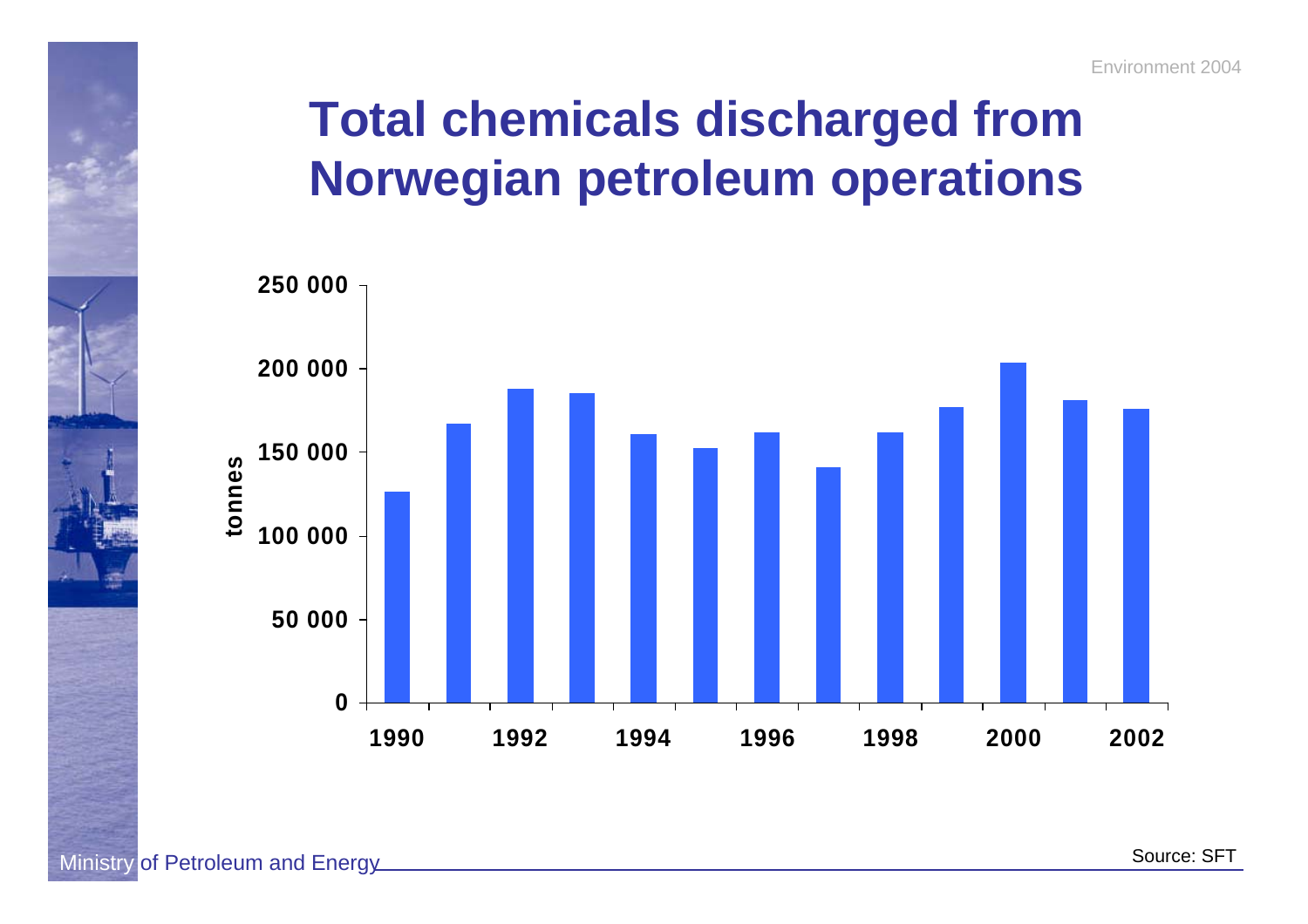#### **Volumes of produced water discharged, historical and forecast**

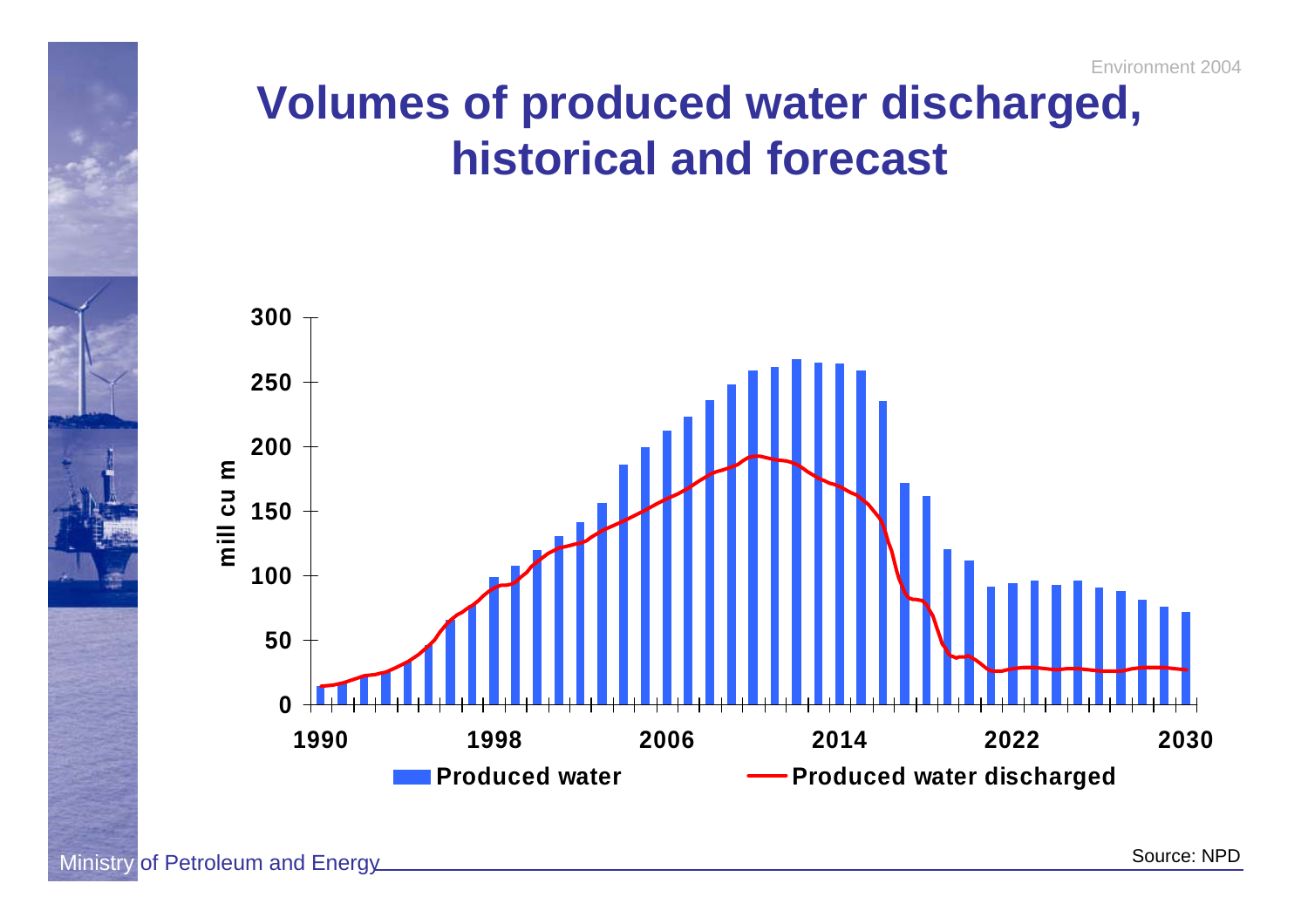Environment 2004

### **Discharges of drilling chemicals per metre drilled**



Ministry of Petroleum and Energy

Source: SFT/NPD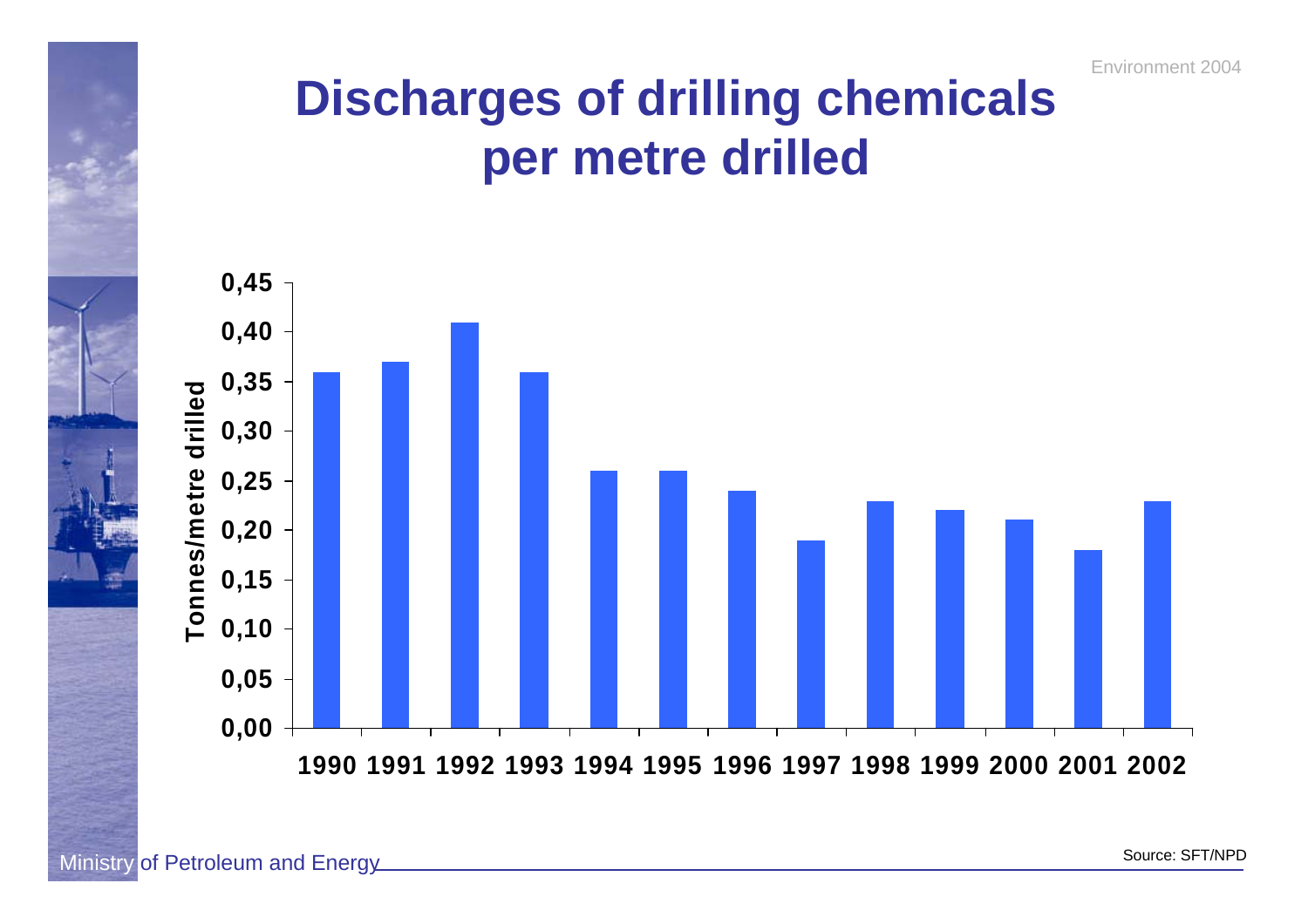

# **Oil discharges on the NCS by activity, 2002**

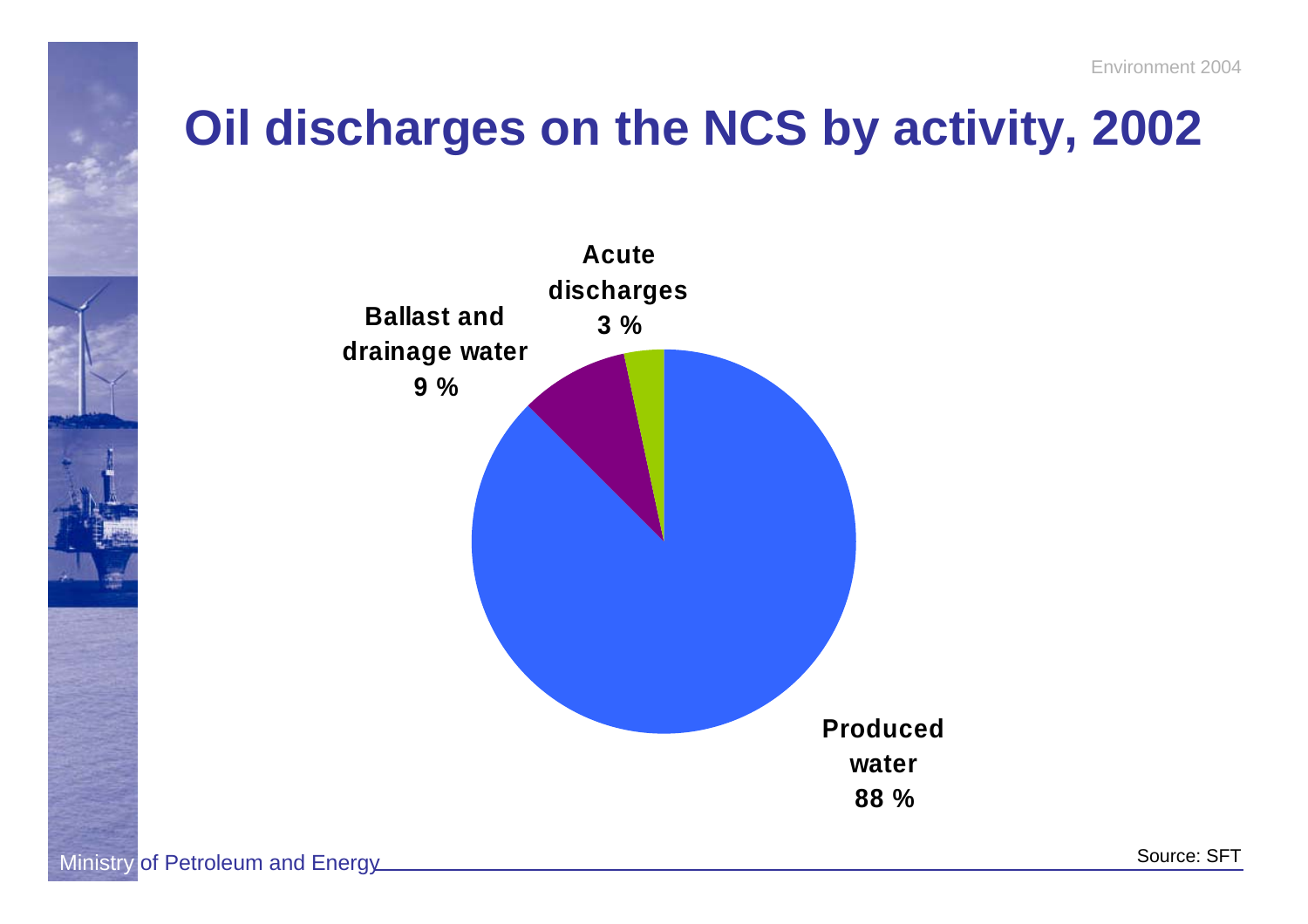# **Discharges of oil per cubic metre of produced water**



Source: SFT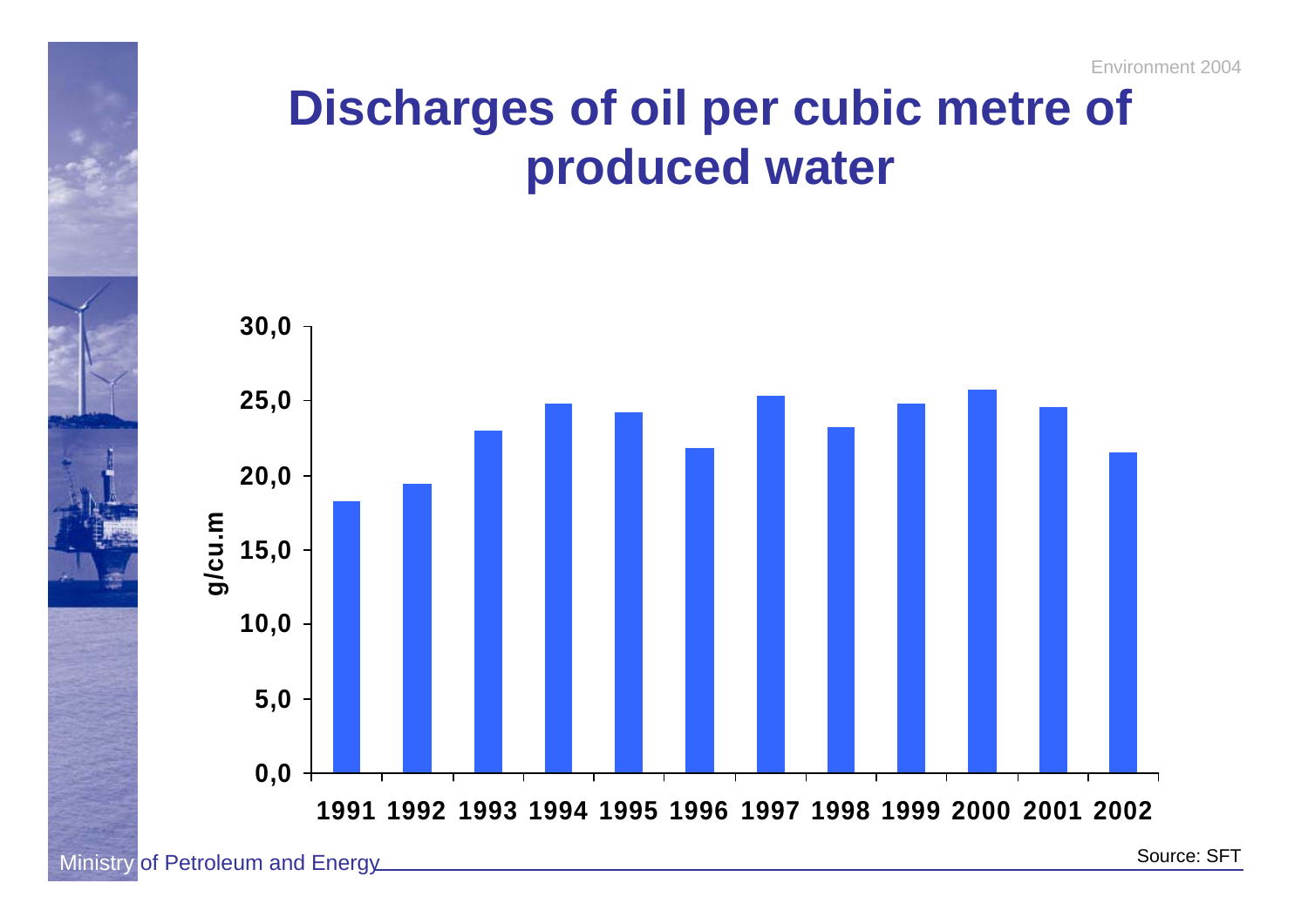# **Content of production, injection, and pipeline chemicals in produced water**

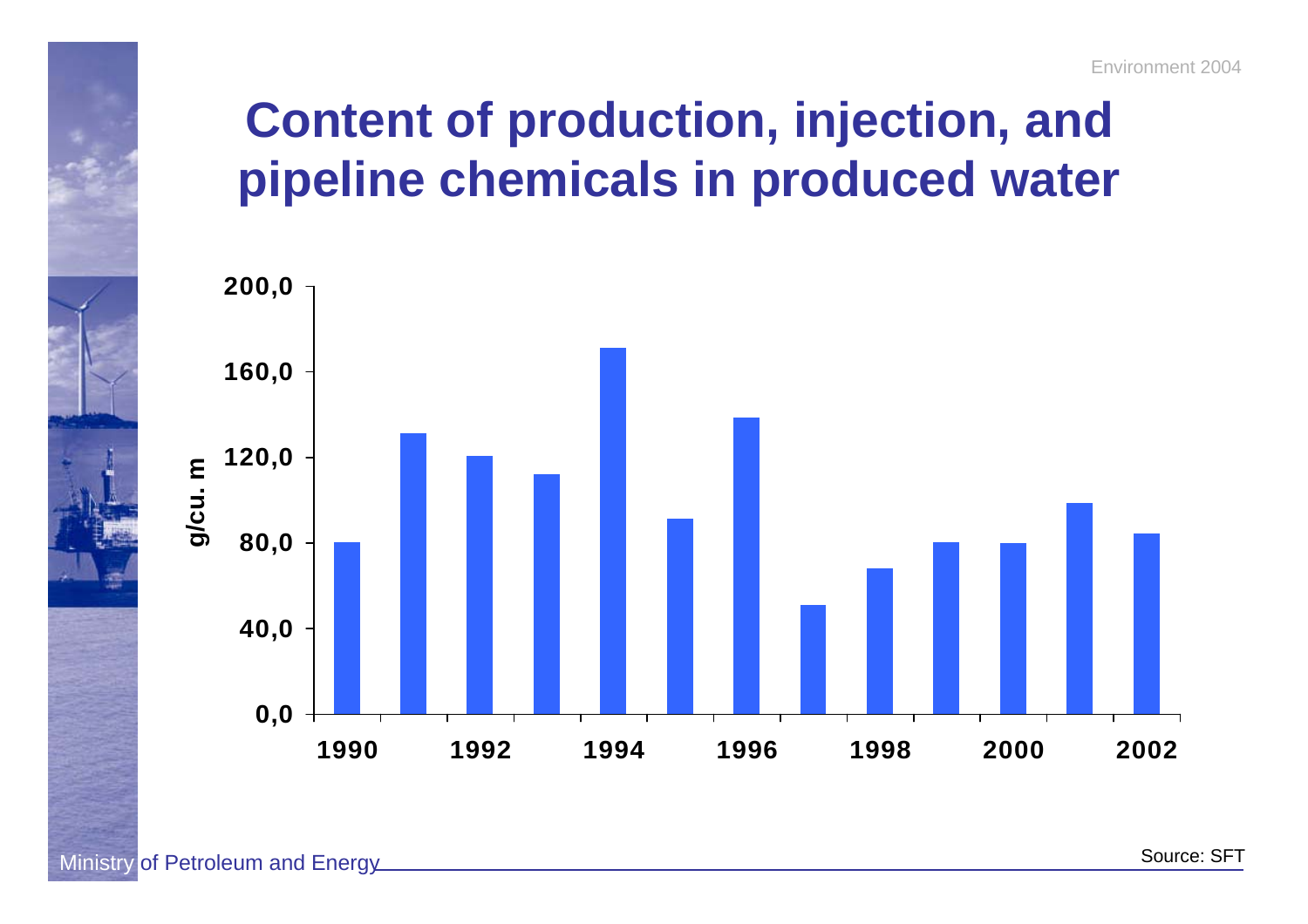#### **Acute oil spills over one tonne**